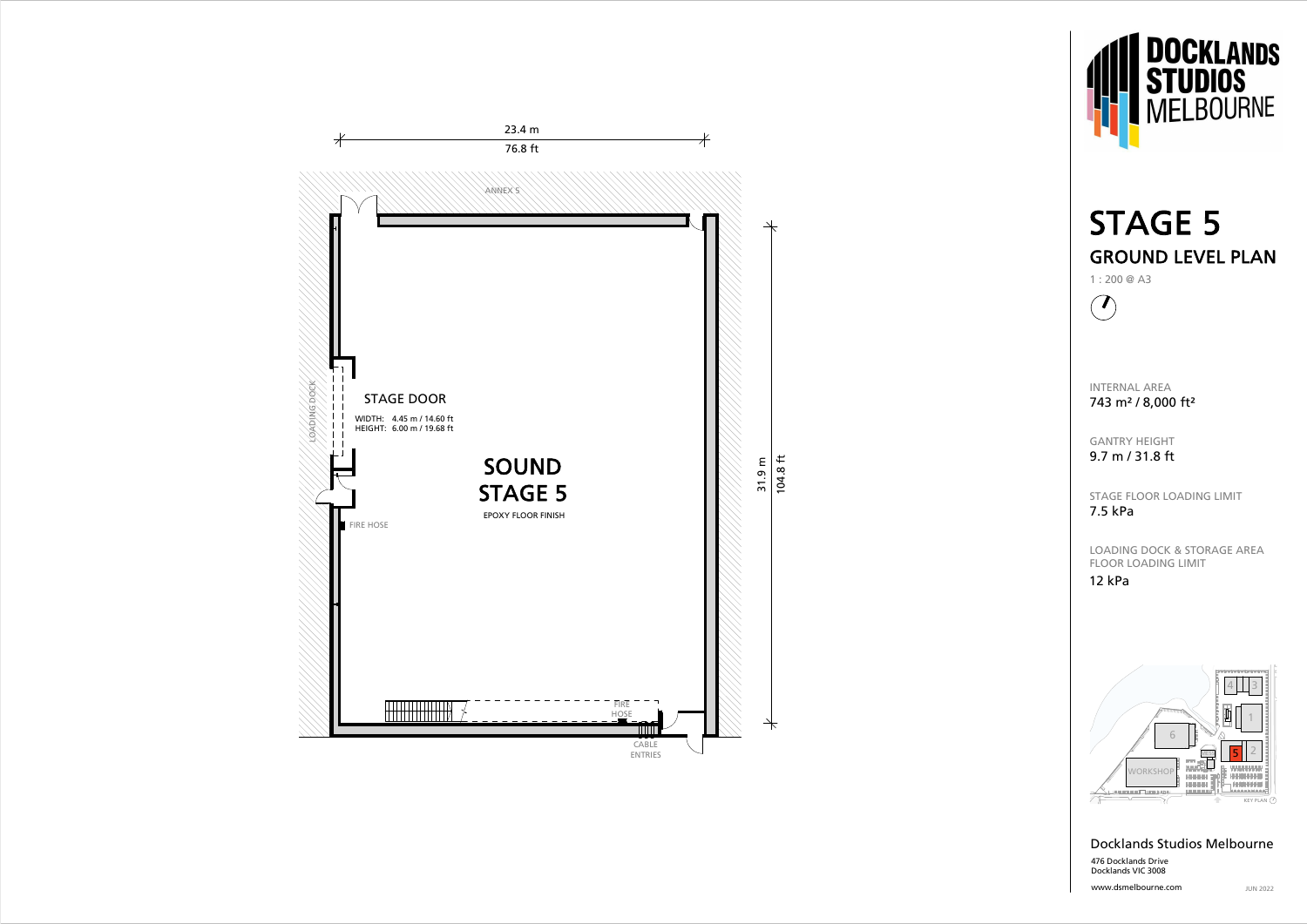





www.dsmelbourne.com





### Docklands Studios Melbourne 476 Docklands Drive Docklands VIC 3008

INTERNAL AREA 743 m² / 8,000 ft²

GANTRY HEIGHT 9.7 m / 31.8 ft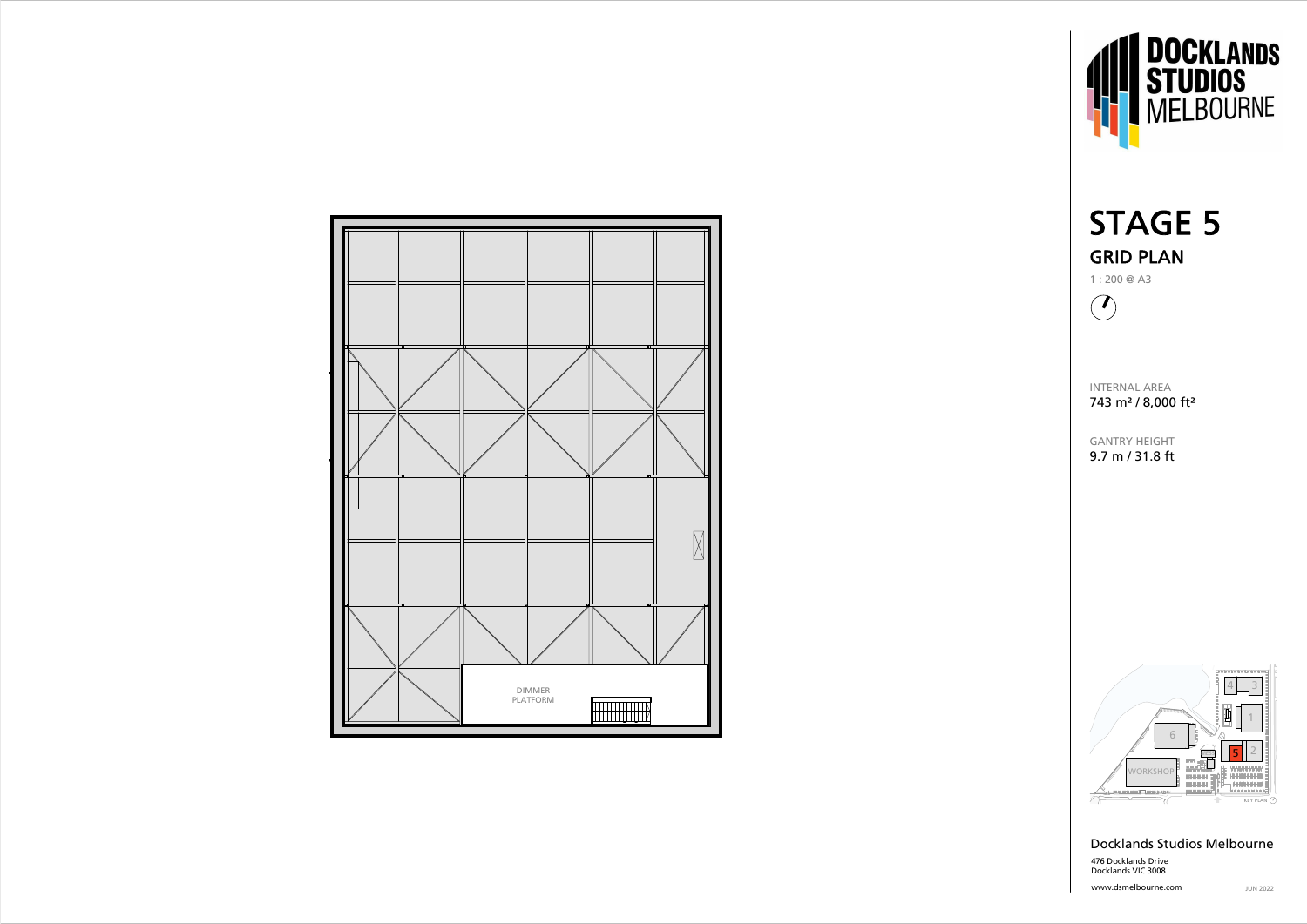





www.dsmelbourne.com





#### Docklands Studios Melbourne 476 Docklands Drive Docklands VIC 3008